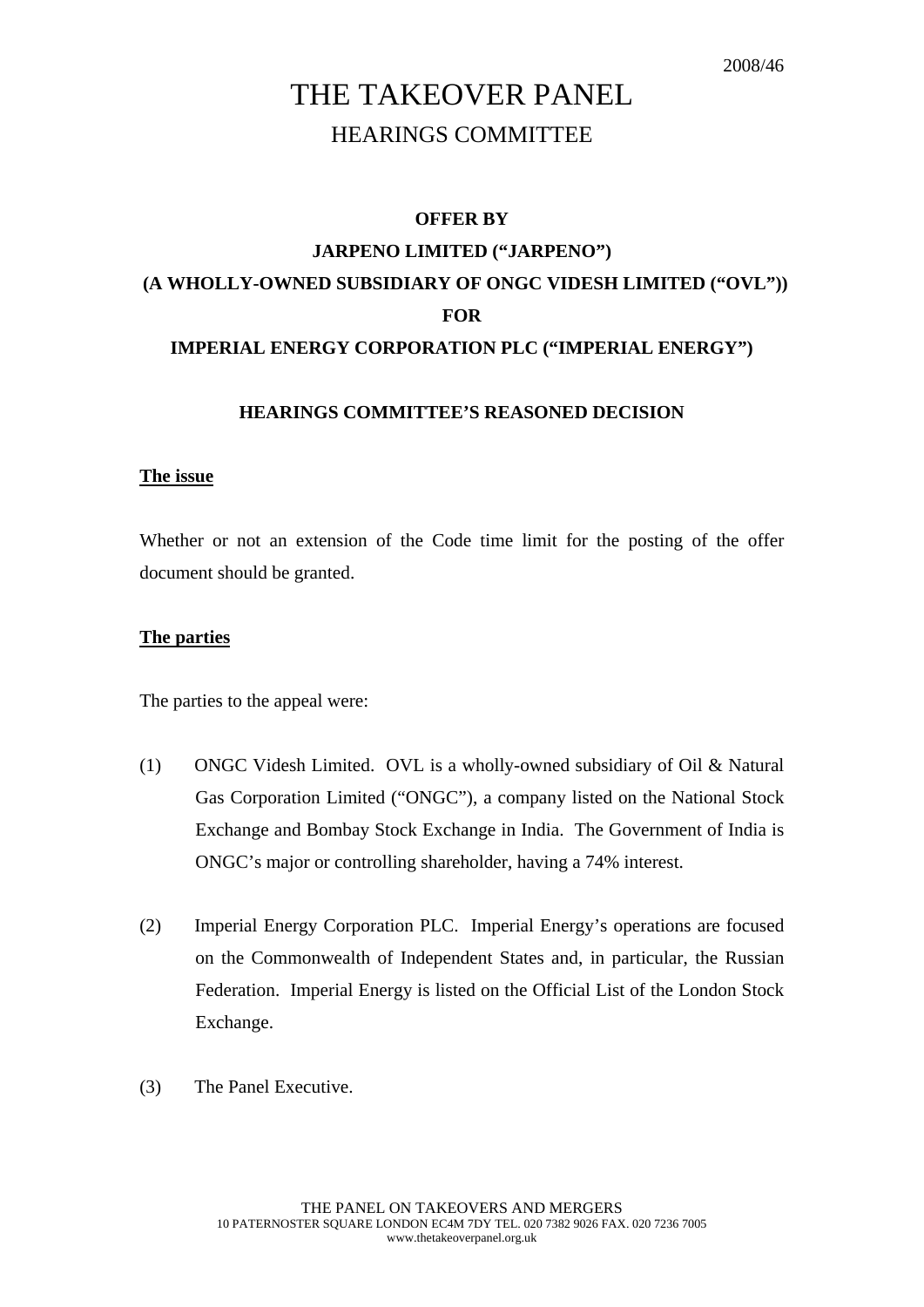#### **The background**

1. On 26 August 2008, the boards of OVL and Imperial Energy announced the terms of a recommended cash offer to be made by a wholly-owned subsidiary of OVL, Jarpeno, for the entire issued and to be issued share capital of Imperial Energy (the "Offer").

 The Offer (together with the offer for Imperial Energy Convertible Bonds announced at the same time) valued Imperial Energy at £1.4bn.

 The Offer was a pre-conditional cash offer. It specified only two preconditions to the posting of the offer document. These related respectively to Russian anti-monopoly and Russian foreign investment clearances. No mention was made of any need for Indian Government approval.

- 2. The announcement was in the form of a firm commitment to make an offer and so was subject to Rule 2.5(a) of the Code which provides as follows:
	- *"(a) An offeror should only announce a firm intention to make an offer after the most careful and responsible consideration. Such an announcement should be made only when an offeror has every reason to believe that it can and will continue to be able to implement the offer. Responsibility in this connection also rests on the financial adviser to the offeror.".*

 The approach of this provision is reflected in Rule 2.7 which provides as follows:

### *"2.7 CONSEQUENCES OF A "FIRM ANNOUNCEMENT"*

*When there has been an announcement of a firm intention to make an offer, the offeror must normally proceed with the offer unless, in accordance with*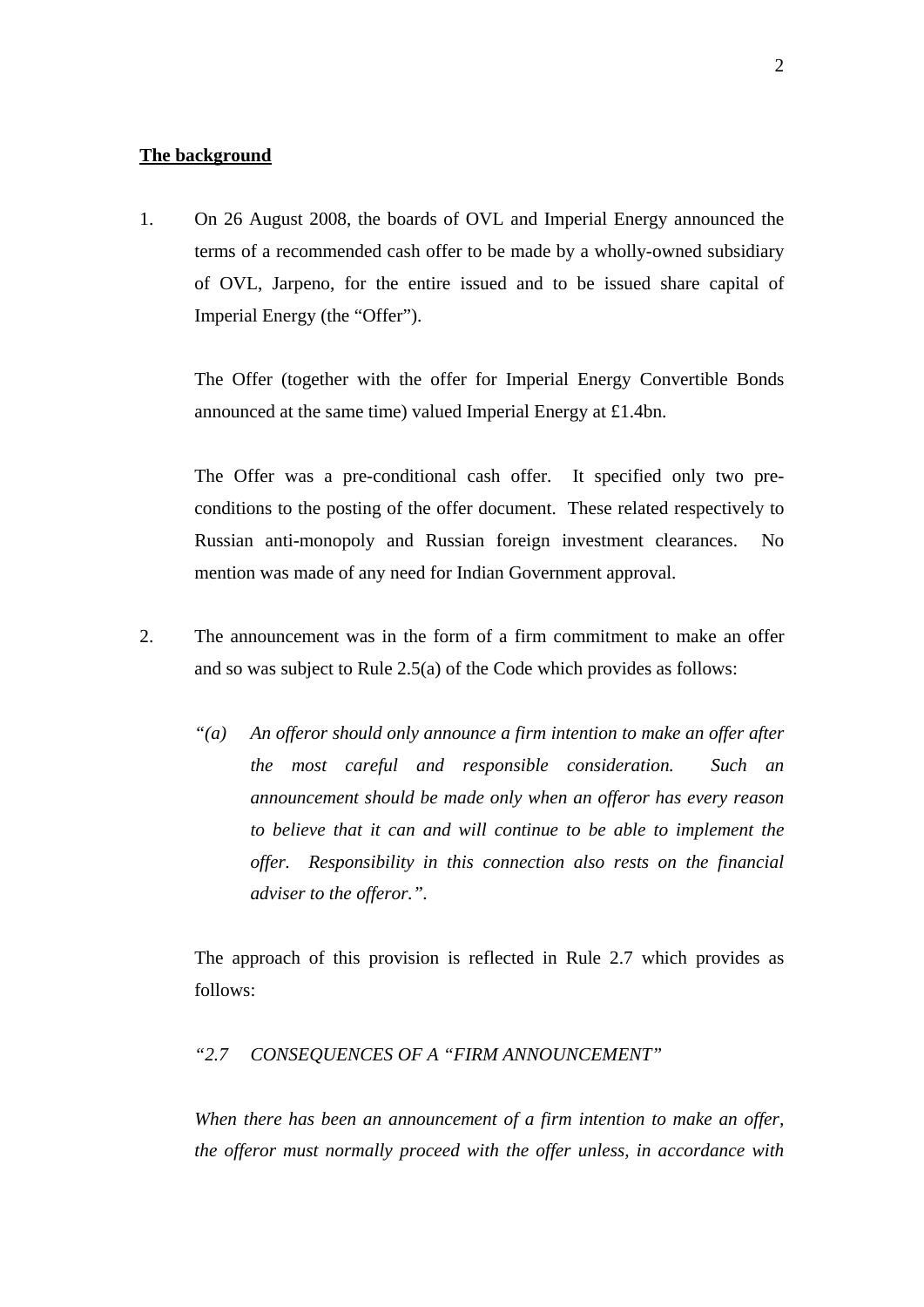*the provisions of Rule 13, the offeror is permitted to invoke a pre-condition to the posting of the offer or would be permitted to invoke a condition to the offer if the offer were made.".* 

3. On 11 November 2008, OVL announced that the pre-conditions to the offer specified in the announcement had been satisfied.

 Accordingly, pursuant to Rule 30.1 of the Code, the 28-day period within which the offer document should normally be posted to Imperial Energy shareholders was due to expire at midnight on Tuesday 9 December 2008.

- 4. On 4 December 2008, OVL sought an extension from the Executive on behalf of the Panel of the time limit for posting the offer document to 19 December 2008 to enable the approval of the Indian Government to the posting of the offer document to be obtained.
- 5. Having considered the application and discussed it with OVL's advisers, the Executive refused OVL's application late on 4 December 2008. On Friday 5 December 2008, OVL stated its intention to appeal against the Executive's decision to the Hearings Committee of the Panel (the "Committee"). The appeal was heard on Monday 8 December 2008.

#### **OVL's submissions**

6. OVL confirmed (as it had to the Executive) that on 22 August 2008 it had received an approval to proceed with the Offer from the Government of India, and on the basis of this approval announced jointly with Imperial Energy on 26 August 2008 the terms of the Offer.

 Although the announcement contained pre-conditions relating to Russian regulatory approval, OVL told the Executive that on the basis of the approval already received the announcement contained no pre-condition relating to Indian Government approval.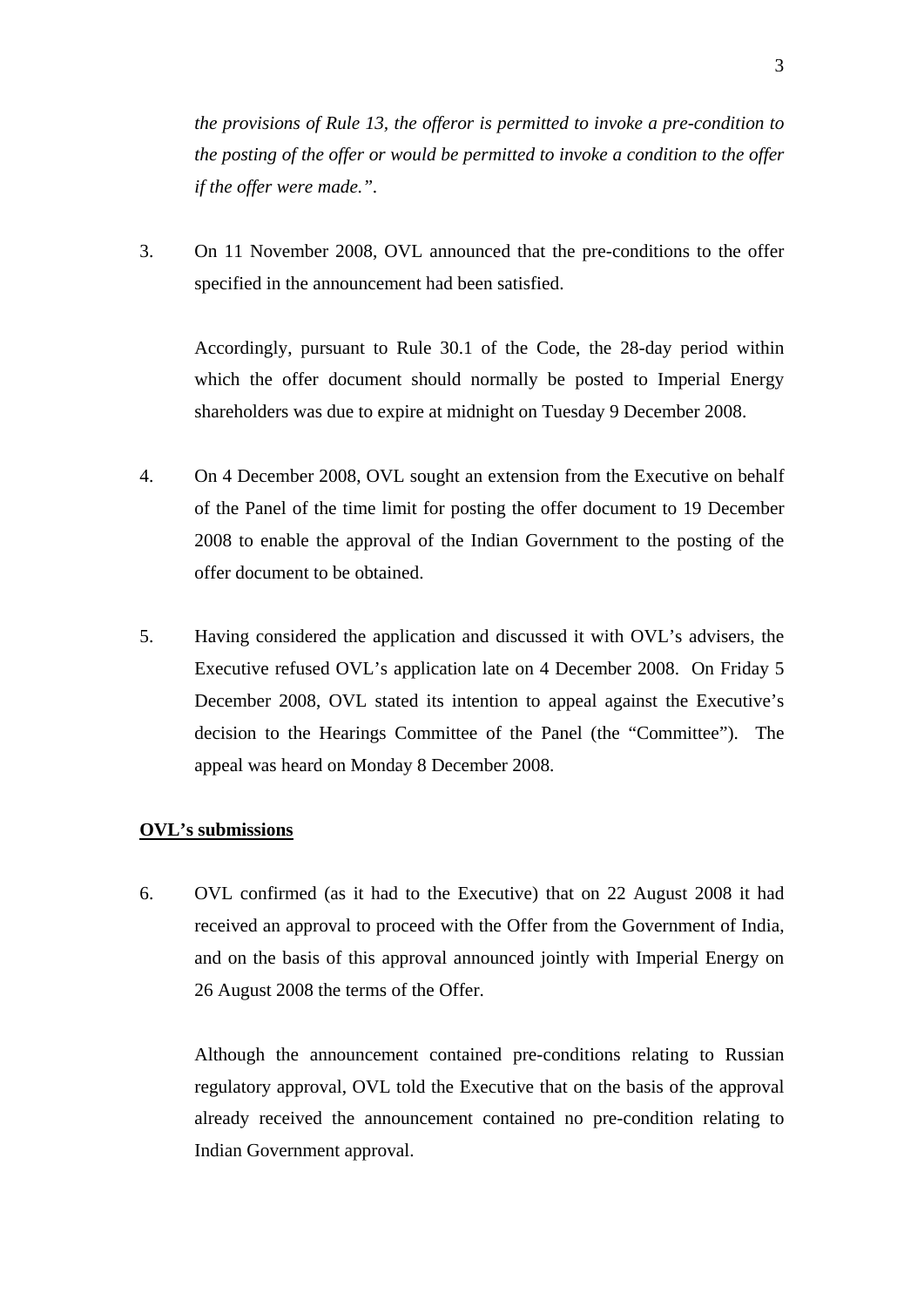On 11 November 2008 (as stated above), OVL announced that the preconditions to the Offer had been satisfied.

7. OVL said that it received a communication from the Indian Government on 17 November 2008 requesting that OVL submit the draft offer document for its approval and for the approval of its posting to Imperial Energy's shareholders.

 The Executive was told that the Directors of OVL felt compelled to respond to the Indian Government's request to approve posting of the offer document because of the Articles of Association of ONGC. In particular, Article 109 provides as follows:

*"Notwithstanding anything contained in these Articles the President may, so long as he holds 51% or more of the paid up equity share capital of the Company, from time to time issue such directives or instructions as may be considered necessary in regard to conduct of business and affairs of the Company and in like manner may vary or annul any such directive or instruction. The Directors shall give immediate effect to the directives or instructions so issued.".* 

 OVL submitted the draft to the Indian Government on 19 November 2008 and also brought the Code timetable to the Government's attention.

8. OVL submitted that:

*"The recent terrorist attacks in Mumbai have resulted in taking up several measures by Government of India to prevent such attacks in future. There have been changes in Government. In the wake of terrorist attacks, the Government's attention is focused on establishing new measures (including anti-terror law, and a Federal investigating agency) and strengthening the existing measures to counter the threat of terrorism.*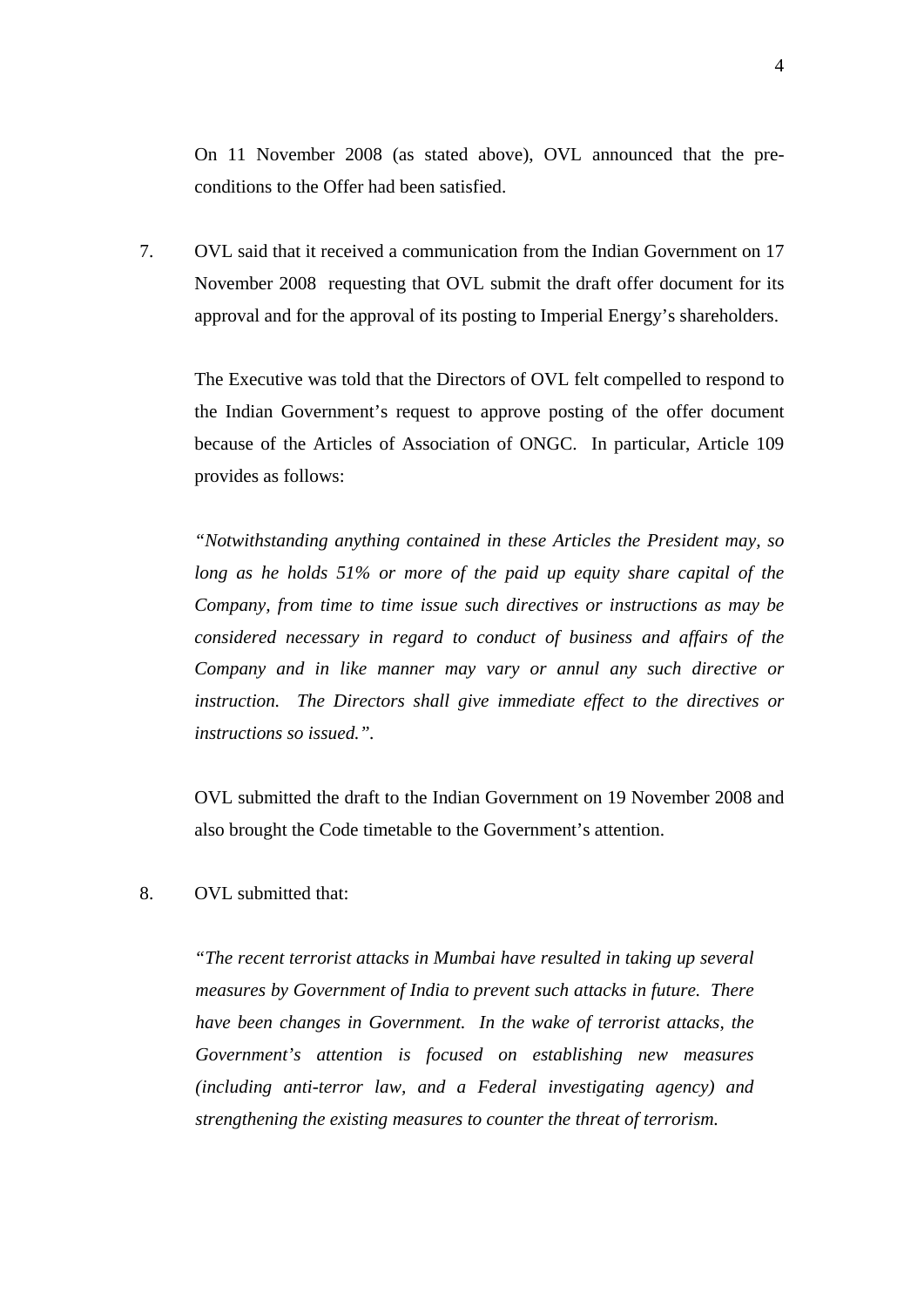*Consequently, the appropriate committee of the Indian Government has not yet had a chance to convene to approve the posting of the offer document.".* 

 Further, it said that the extraordinary circumstances referred to "have forced the Indian Government to focus solely on national security issues in recent days".

9. OVL explained at the hearing that, although it had taken the precaution of seeking an extension to 19 December 2008 in case the appropriate committee could not reach a decision before then, it would be acceptable to have an extension up to 12 December 2008.

#### **The Executive's submissions**

- 10. The Executive submitted that no extension of the time limit should be granted. In support of this conclusion, it pointed to the distinction in the Code between an announcement of a firm intention to make an offer under Rule 2.5 and an announcement of a possible offer under Rule 2.4. The former represents a formal commitment to proceed with an offer and, as such, will almost inevitably have a profound effect upon the offeree company and the market price of its shares - hence the need for care on the part of both an offeror and its financial adviser (ahead of the release of a Rule 2.5 announcement) and the compelling terms of Rule 2.7.
- 11. The Executive further pointed to one of the "principal objectives" of the Code which is to provide an orderly framework for the conduct of offers, including the specified timetable within which steps must be taken after a Rule 2.5 announcement. It argued that the rationale behind the timetable is that the offeree company should not be exposed to an excessive period of siege, and that in practice an extension of time for the posting of the offer document would not be granted unless the offeree consented (which it had not done in this case).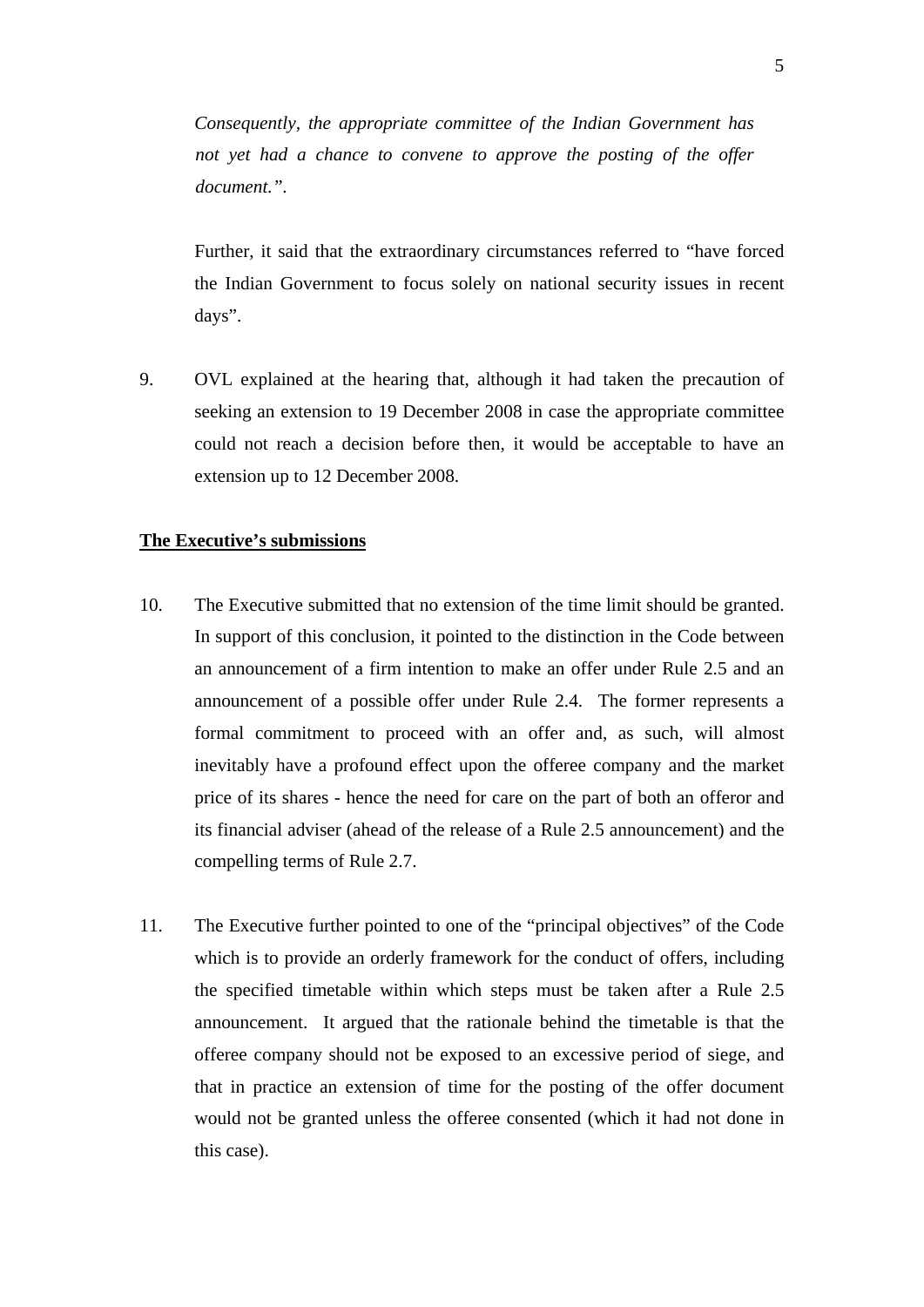This "siege principle" is stated in General Principle 6 of the Code (as it is in the Takeovers Directive) as follows:

*"An offeree company must not be hindered in the conduct of its affairs for longer than is reasonable by a bid for its securities.".* 

 The Executive pointed out that the Rule 2.5 announcement, itself approved by the Indian Government, plainly recognised (in paragraph 16) OVL's obligation under the Code to comply with Rule 30.1 and post the offer document within 28 days of satisfaction or waiver of the pre-conditions.

- 12. The Executive stressed that not only did the announcement make no reference to the need for the approval of the Government of India, but indeed, if any such approval had to be obtained, no Rule 2.5 announcement could have been made at all since a pre-condition to this effect would not have been permitted under Rule 13.3 of the Code.
- 13. The Executive noted that OVL's advisers confirmed to the Executive on 18 August 2008 that, at the point of issuing the Rule 2.5 announcement, Jarpeno would "be able to implement the proposed offer without recourse to or consent from the Indian Government, ONGC or OVL" and confirmed to the Executive on 22 August 2008 that the Government's consent had been obtained.
- 14. More fundamentally, the Executive contended that, whatever ability the Indian Government may have as against OVL to try to set aside its previous consent or to prevent the posting of the offer document (so as to seek to cause OVL to break its obligations under the Code), this should not in any way relieve or absolve OVL and Jarpeno of the obligation under the Code to post the offer document.
- 15. Noting that Imperial Energy had not agreed to an extension of the deadline, the Executive concluded that the Committee should not accede to OVL's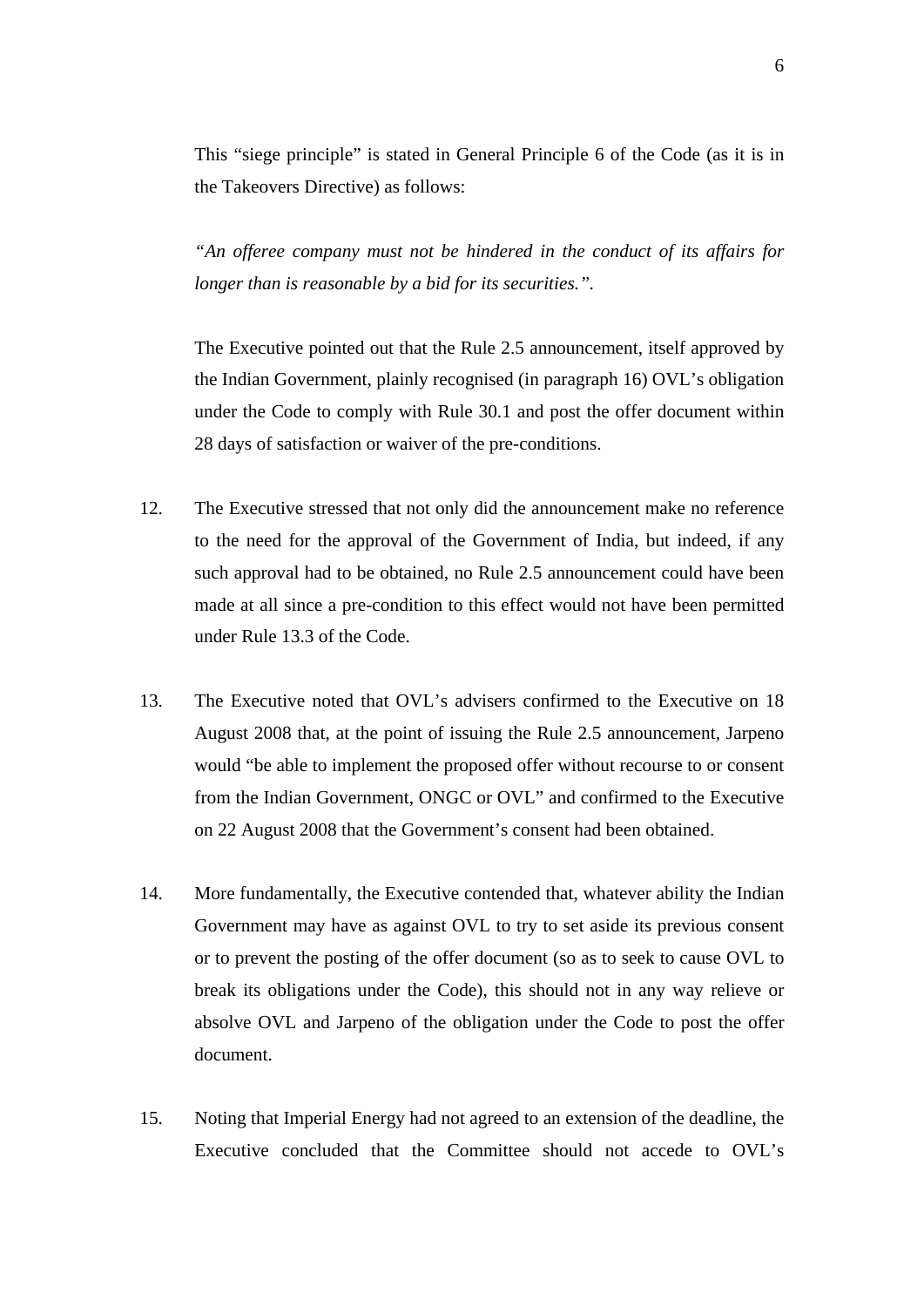application. It stated:

*"To conclude otherwise would open the door to offerors or persons controlling them having a unilateral right to introduce, after a Rule 2.5 announcement has been made, further pre-conditions to offers proceeding. This would: (i) be wholly inconsistent with the orderly framework requirements imposed by, inter alia, Rules 2.5 and 30.1; (ii) undermine the fundamental principle that shareholders should be able to rely upon an announcement of a firm intention to make an offer under Rule 2.5; and (iii) lead to a serious risk of false markets developing.".* 

16. The Executive said that to introduce unilaterally a new pre-condition to the Rule 2.5 announcement is not permitted save where such condition is a legal requirement to implement an increased or improved offer in accordance with Rule 32.4 (and this requires, inter alia, the Panel's consent). It believed that to grant OVL's request without Imperial Energy's consent could lead to significant market uncertainty relating to the likelihood of the Offer being made.

#### **Imperial Energy's submissions**

- 17. Imperial Energy supported the Executive's arguments and confirmed that it did not consent to an extension of time, whether to 12 or 19 December 2008, nor indeed to any extension which was not accompanied by a guarantee that the extension would lead to the posting of the offer document. It contended that:
	- *"(a) an extension would, in the circumstances, disregard a number of Code Rules and undermine the fundamental principle of certainty that the Code imposes on an offeror;*
	- *(b) there is no legitimate need for an extension;*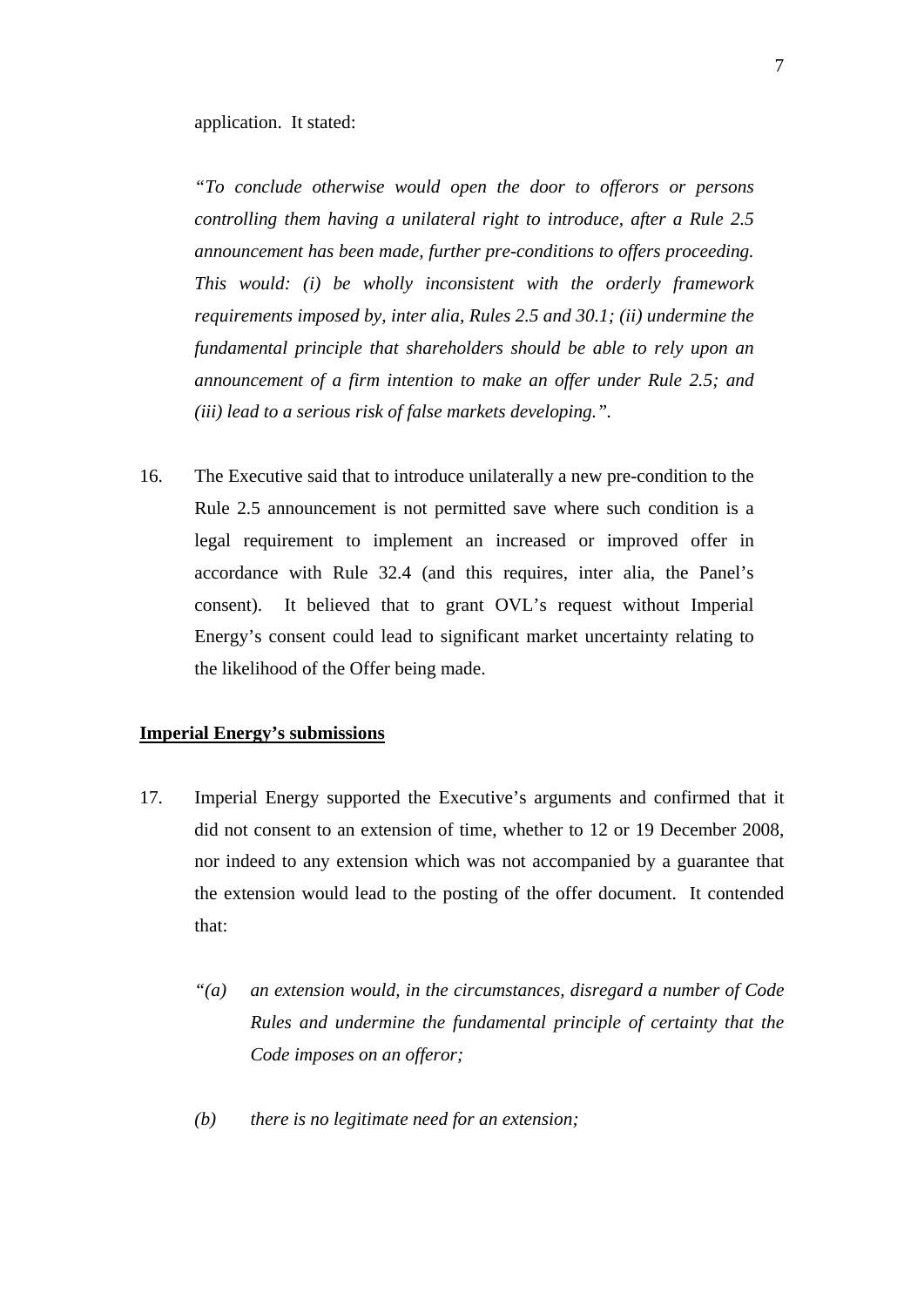- *(c) an extension would have a number of seriously adverse effects; and*
- *(d) an extension would provide an opportunity for the Offer to be frustrated.".*

 In line with the Executive, it supported these points by referring to Rule 30.1 and Rule 2.5(a) of the Code. In addition, it referred to Rule 1(c) which provides that a board approached with an offer "is entitled to be satisfied that the offeror is, or will be, in a position to implement the offer in full".

- 18. On the facts, Imperial Energy also noted (inter alia) as follows:
	- (i) Imperial Energy and OVL entered into an implementation agreement under which they both agreed to use reasonable endeavours to implement the Offer. Under that agreement OVL warranted that it had obtained all necessary approvals to enter into and perform the agreement;
	- (ii) before the making of the Rule 2.5 announcement, it was confirmed to Imperial Energy and its advisers that the Indian Government had approved it;
	- (iii) Imperial Energy was not aware until late on Wednesday 3 December 2008 that there was any question of OVL not posting its offer document or of OVL seeking an extension of time for doing so. When OVL did request Imperial Energy to consent to an extension to enable the consent of the Indian Government to be obtained, OVL and its advisers were unable to give Imperial Energy and its advisers any assurance that the Indian Government would approve the posting of the offer document or to say when such approval might be given; and
	- (iv) the effect of granting an extension for the reasons put forward could be to allow the controlling shareholder of OVL to prevent the offer from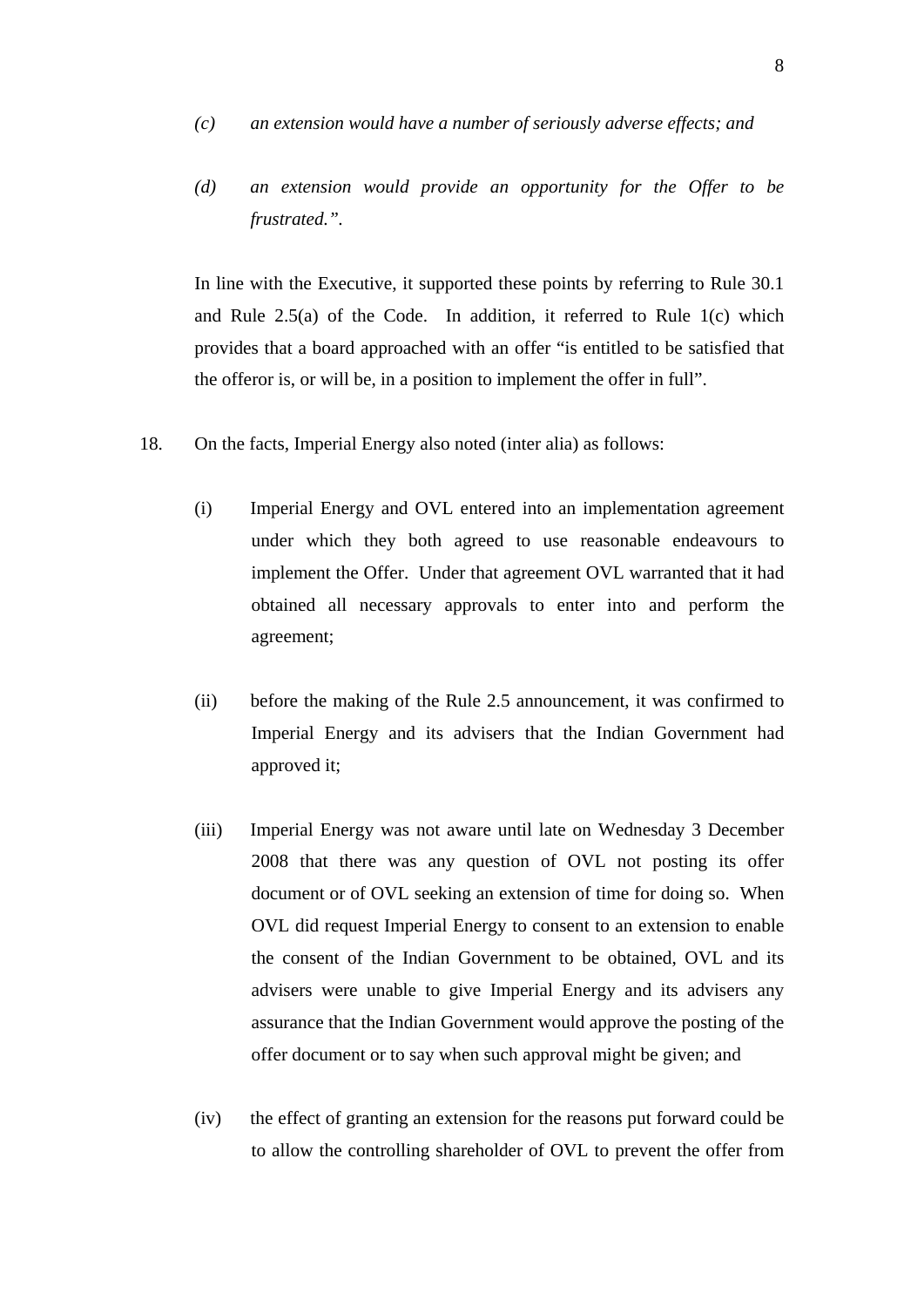proceeding contrary to the relevant provisions of the Code.

 On the facts, Imperial Energy further said that there was no legitimate need for an extension. The provision in the Articles of Association of ONGC is an internal matter between the Indian Government and OVL and should not be allowed to interfere with (i.e. to override) the Code timetable.

 Imperial Energy also stated that, whilst expressing every sympathy for those affected, the recent events in Mumbai ought not to affect the obligation to post the offer document by the deadline imposed by the Code.

19. Imperial Energy contended that its board of directors and the market have relied on the announcement since it was made. If OVL were to succeed in its application to the Committee, there will have been a false market since the announcement, since without that announcement the shares would have traded at a lower level. To announce an extension on the basis of a newly introduced pre-condition would be likely to lead to a dramatic fall in Imperial Energy's share price, making the granting of the Indian Government's approval even less likely.

#### **The decision**

- 20. The Committee concluded that the Executive's arguments were compelling and dismissed OVL's appeal.
- 21. Without re-stating those arguments in detail, the Committee wishes to reiterate the importance of treating a Rule 2.5 announcement as a firm commitment to make an offer in accordance with the terms of the announcement and to follow the Code timetable unless and to the extent that the Panel modifies such obligations, something which all concerned would rightly expect to happen only in exceptional circumstances and with the consent of the offeree, at least in the event, as here, of a recommended offer. After a Rule 2.5 announcement, to attempt to introduce unilaterally a pre-condition to the offer is manifestly